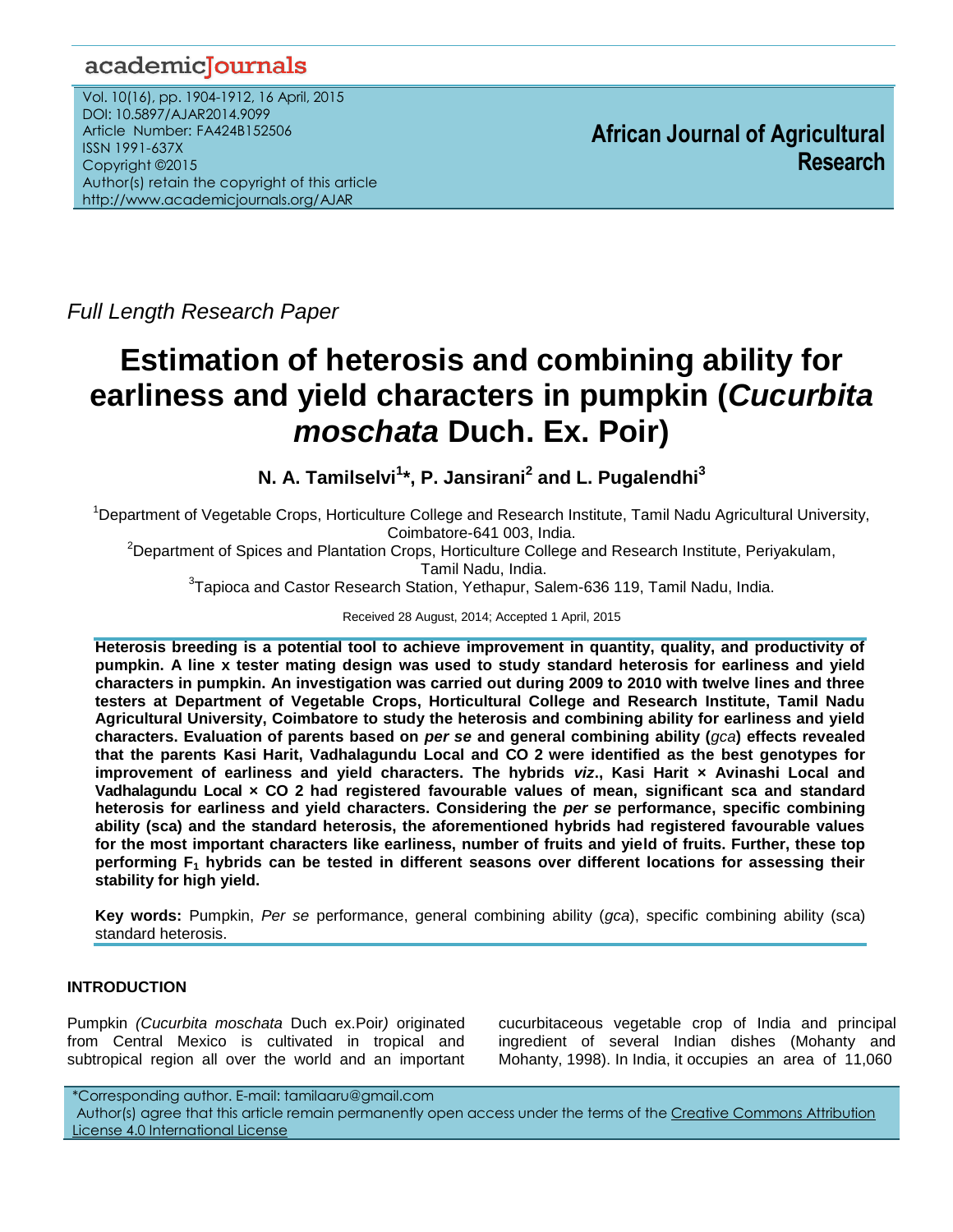ha with an annual production of 2, 77,560 tonnes accounting to an average productivity of 25.10 t/ha (Anon, 2012). Pumpkin is consumed as culinary vegetable at immature and mature fruit stage. It provides a valuable source of carotenoid and ascorbic acids that have a major role in nutrition in the form of pro-vitamin A and vitamin C as antioxidants (Jha et al., 2009). Its big size seeds contain appreciable quantities of protein and oil. It may serve as good substitute for edible oil, similar to that of oil of summer squash (*Cucurbita pepo).* Therefore, pumpkin as vegetable is becoming important ingredient in daily diet, but relatively little attention has been paid towards development of hybrids/varieties rich in carotenoids with high yielding capacity.

Though a wide range of variability is encountered in this crop, very little attention has been paid to exploit it in breeding programmes. A thorough knowledge about the genetic behaviour of a character is important in formulating appropriate breeding technique in a crop. The monoecious character, conspicuous and solitary flowers, large seed number per fruit and wide variability for yield, size and shape of fruit make this crop congenial for commercial breeding. During the last two decades many workers utilized heterosis breeding as a tool for improvement of yield in pumpkin (Sirohi and Ghorui, 1993). However, the genetic potential of this crop needs further exploitation to its nearest perfection. Hence the present investigation was undertaken to determine the magnitude of heterosis for earliness and yield parameters in pumpkin.

Choice of parents considered as an important aspect in any breeding programme aimed to improve the yield and its related attributes. The success of hybridization programme is generally depends upon the breeder to select suitable parents to obtain high proportion of desirable recombination. One of the possible approaches for achieving the targeted production is to identify and develop suitable hybrids with high yield and good quality. The exploitation of heterosis is much easier in cross pollinated crops and pumpkin being monoecious crop, provides ample scope for the utilization of hybrid vigour on commercial scale.

Further, the diversified parents from different locations with high yield and quality would also pave way for the development and release of hybrids through heterosis breeding. The hybrid vigour is substantially increased on crossing genetically diverse inbreds and thus heterosis mostly obtained from genetic diversity among the parents involved (Sharma, 1994).

Line x tester analysis helps in the selection of desirable parents and also appropriate breeding procedure by measuring general combining ability (*gca*), specific combining ability (sca) variances and their effects and the genetic components of variance (Singh and Narayanan, 1993).The concept of combining ability helps the breeder to determine the nature of gene action involved in the expression of quantitative traits of economic importance.

#### **MATERIALS AND METHODS**

The experimental material comprised fifteen diverse genotypes including twelve lines viz., Pusa Vishwas (L<sub>1</sub>), Punjab Samrat (L<sub>2</sub>), Narendra Abhushan (L<sub>3</sub>), Narendra Uphar (L<sub>4</sub>), Ambili(L<sub>5</sub>), Virudhachalam Local (L<sub>6</sub>), Chakor (L<sub>7</sub>), Ashoka Farm Aids (L<sub>8</sub>), Vadhalagundu Local (L9), Karamadai Local (L10), Karwar Local (L11) and Kasi Harit ( $L_{12}$ ) and three testers *viz.*, Arka Suryamukhi ( $T_1$ ), Avinashi Local  $(T_2)$ , CO 2  $(T_3)$  and they were crossed in line x tester mating design to obtain thirty six hybrids. The fifteen parents and thirty six  $F_1$  hybrids were evaluated along with the standard check "hybrid MPH-1" (Mahyco Hybrid Seeds Private Limited) in randomized block design (RBD) with three replications at Department of Vegetable Crops, Tamil Nadu Agriculture University, Coimbatore - 641103 during 2009-10.The seeds of the experimental material was planted in an inter row spacing of 2.5 m and intra row spacing of 2.5 m apart. There were five plants per plot per replication with a total of 780 plants maintained. Observations were recorded on traits *viz*. days to first female flower appearance, node number to first female flower appearance, sex ratio (Female flowers / Male flowers), days to first harvest, fruit number per vine, fruit weight, flesh thickness (FT) and fruit yield per vine quality traits *viz*.,Total carbohydrate content, total carotenoids content and crude fibre content. Total carbohydrate content of fruit was estimated at harvestable maturity with the anthrone method of Hedge and Hofreiter (1962). Total carotenoid content of fruit flesh was estimated using the method of Roy (1973) and crude fibre estimation by the method suggested by Chopra and Kanwar (1976) and expressed as per cent.

The mean values were utilized for statistical analysis. Heterosis in  $F_1$  hybrids was estimated for each trait based on all the criteria using three mean values (Gowen, 1952). Estimation of general and specific combining ability analysis was done using the line x tester method described by Kempthrone (1957).

#### **Estimation of combining ability effects**

Both the *gca* and *sca* effects of an ijk<sup>th</sup> observation was derived by using the mathematical model given below

$$
_{X_{ijk}}=\mu+\hat{g}_{i}+\hat{g}_{j}+\hat{s}_{ij}+\hat{l}_{ijk}
$$

The general combining ability effect of parents and specific combining ability effect of hybrid combinations were estimated as follows.

$$
\mu = x \cdot \text{ln} t
$$

*gca effects of lines*

$$
gca \text{ effect of lines } (g_i) = \frac{X_i ...}{rt} - \frac{X ...}{rlt}
$$

*gca effects of testers*

*gca* effect of testers (g<sub>i</sub>) = 
$$
\frac{X_{\cdot j}}{r!} - \frac{X_{\cdot \cdot j}}{r!t}
$$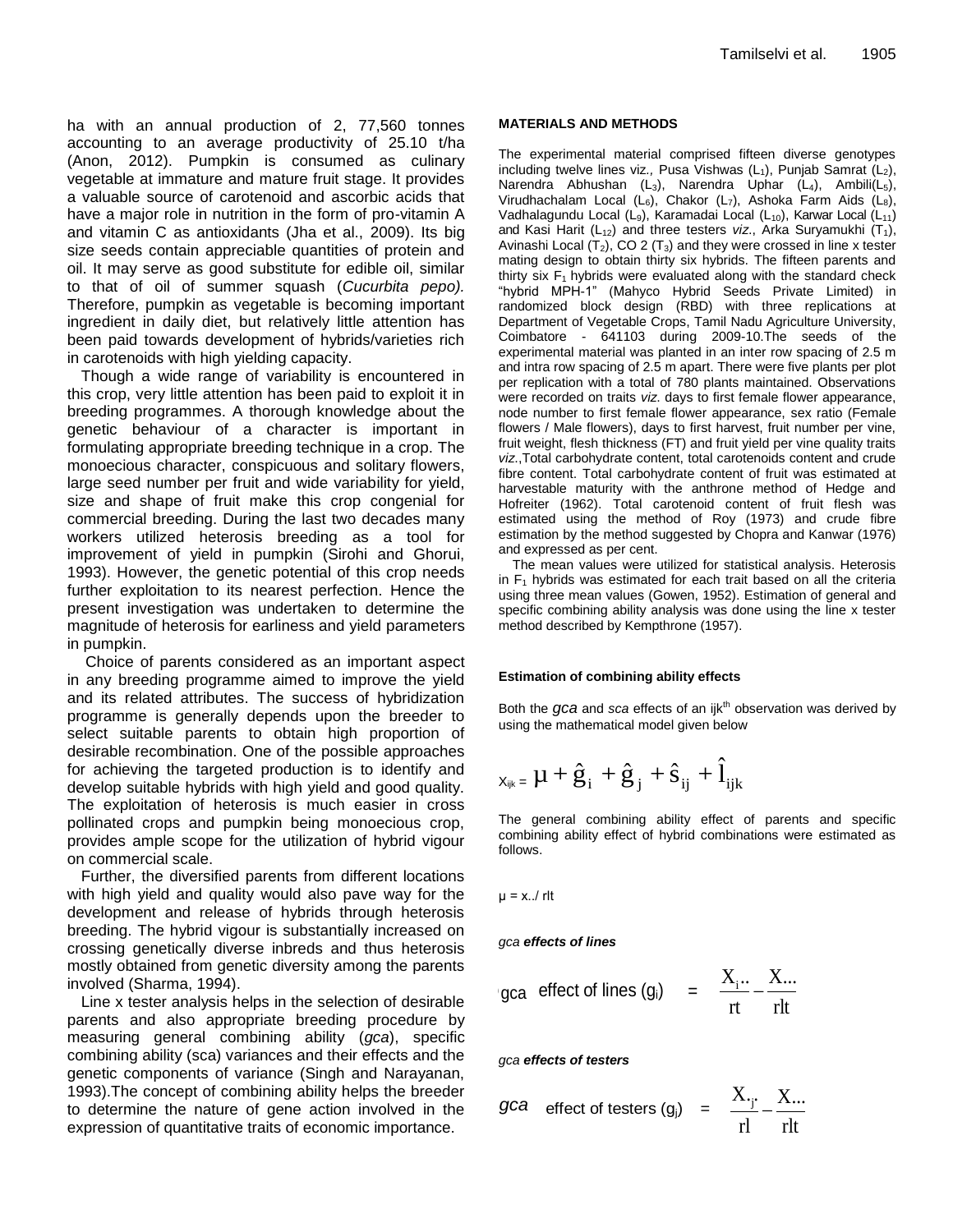*sca effect of hybrids*

$$
\textit{sca} \quad \text{effects of hypothesis}(\mathbf{s}_{ij}) = \frac{\mathbf{X}_{ij}}{r} - \frac{\mathbf{X}_{i}...}{rt} - \frac{\mathbf{X}_{\cdot j}}{rl} + \frac{\mathbf{X}_{\cdot \cdot \cdot}}{rlt}
$$

Where,

 $x \ldots$  = Total of hybrids over 'r' number of replication  $x_{i} = \text{Total of } i^{\text{th}}$  line over 't' testers and 'r' replications  $x_{i}$ . = Total of j<sup>th</sup> tester over 'l' lines and 'r' replications  $sx_{ii}$  = Total of the hybrids between i<sup>th</sup> line and j<sup>th</sup> tester over 'r' replications.

# **RESULTS AND DISCUSSION**

In any crop breeding programme, it is essential to eliminate the undesirable types, which can be achieved by studying the *per se* performance of parents and hybrids. The choice of parents become easy when a trait is unidirectionally controlled by a set of alleles and additive effects are prominent, since they can be chosen on the basis of *per se* performance. The *per se* performance and *gca* effects of the parents are presented in Table 1. Among the twelve lines and three testers evaluated, Vadhalagundu Local  $(L_9)$  was the best as it expressed good performance for yield, seven yield contributing characters *viz.,* days to first female flower appearance, sex ratio, days to first harvest, fruit number per vine and total carbohydrate content and total carotenoids content. It was followed by the line Kasi Harit  $(L_{12})$  which possessed good performance for yield, yield contributing traits *viz.,* days to first female flower appearance, node number for first female flower appearance, sex ratio, days to first harvest, and fruit number per vine, quality trait *viz.,*Total carbohydrate content and total carotenoid content (Table 1).

Among the testers, CO 2  $(T_3)$  ranked first as it registered superior *per se* performance for days to first female flower appearance, sex ratio, days to first harvest, fruit number per vine, fruit weight and fruit yield per vine and quality characters like total carbohydrate content and crude fibre content. This was followed by the tester Avinashi Local  $(T_2)$  exhibiting superiority for node number for first female flower appearance, fruit weight, FT, total carbohydrate content and total carotenoids content. However, selection of parents based on *per se* performance alone might not hold promise in producing superior hybrids.

In majority of the cases, parents with high mean performance were found to show significant *gca* effect and this was in conformity to the report of Lawande and Patil (1990) and Sundaram (2006) in bitter gourd. In the present investigation, the combining ability for each character was analysed (Table 1). The line Vadhalagundu Local (L9) recorded significant *gca* effects for twelve traits *viz.,* days to first female flower appearance, node number for first female flower appearance, sex ratio, days to first harvest, fruit number per vine, total carbohydrate content, total

carotenoid content and yield. This was followed by the line Kasi Harit  $(L_{12})$  which was the best combiner for days to first female flower appearance, node number for first female flower appearance , sex ratio, days to first harvest, fruit number per vine , total carbohydrate content, total carotenoid content, and yield per vine. Among testers, CO 2 (T3) had significantly high *gca* effect for days to first female flower appearance, node number for first female flower appearance, fruit number per vine, total carotenoid content and yield per vine. The tester Avinashi Local  $(T_2)$ could also be used to develop hybrids with total carbohydrate content , total carotenoid content and fruit yield per vine as by its significant higher *gca* value (Table 1).

As evaluation based on *per se* performance and combining ability effects separately did not show parallelism, it is therefore necessary to consider both *per se* and combining ability effects together for further isolation of desirable parental genotypes and hybrids. The *per se* performance and *gca* effects were related to each other in parents. According to Sharma and Chauhan (1985), the *per se* performance and *gca* effect of the parents were directly related to each other, will result in the selection of parents with good reservoir of superior genes. Majumder and Bhowal (1988) also reported the parallelism between *per se* performance and *gca* effect. Combining *gca* and *per se*, Kasi Harit (L<sub>12</sub>) was the best parent for days to first female flower appearance, node number for first female flower appearance, sex ratio, days to first harvest, total carotenoid content, total carbohydrate content, crude fibre content and yield. The parent Vadhalagundu Local  $(L_9)$  had desirable performance for days to first female flower appearance, days to first harvest, sex ratio, fruit number per vine, total carbohydrate content and total carotenoid content and fruit yield per vine. Hence crosses involving Kasi Harit  $(L_{12})$  and Vadhalagundu Local  $(L_9)$ would help in improvement of yield (Table 1).

The *sca* effect of hybrid is the deviation from the performance predicted based on the *gca* of the parents (Allard, 1960). The *sca* effect is due to dominance, epistasis and environmental influence. Under certain favourable conditions, all the non additive gene functions may get triggered and result in high *sca* effect and mean value of a responding hybrid. Thus evaluation of a hybrid for high *per se* and *sca* effect is also an important criterion. The *per se, sca* effect and standard heterosis values of 36 hybrids were given in Table 2.

Hybrids with high *per se* and *sca* effect were evaluated for selection of best hybrids. Evaluation of hybrids for *per se* and *sca* revealed that the cross Kasi Harit **×** Avinashi Local ( $L_{12}$   $\times$  T<sub>2</sub>) was adjudged as the best hybrid, since it recorded the highest mean and *sca* effect for more number of traits of study *viz.,* earliness in terms of early female flowering, early node of female flower appearance, sex ratio fruit number per vine, FT, total carotenoid content and total yield per vine. The next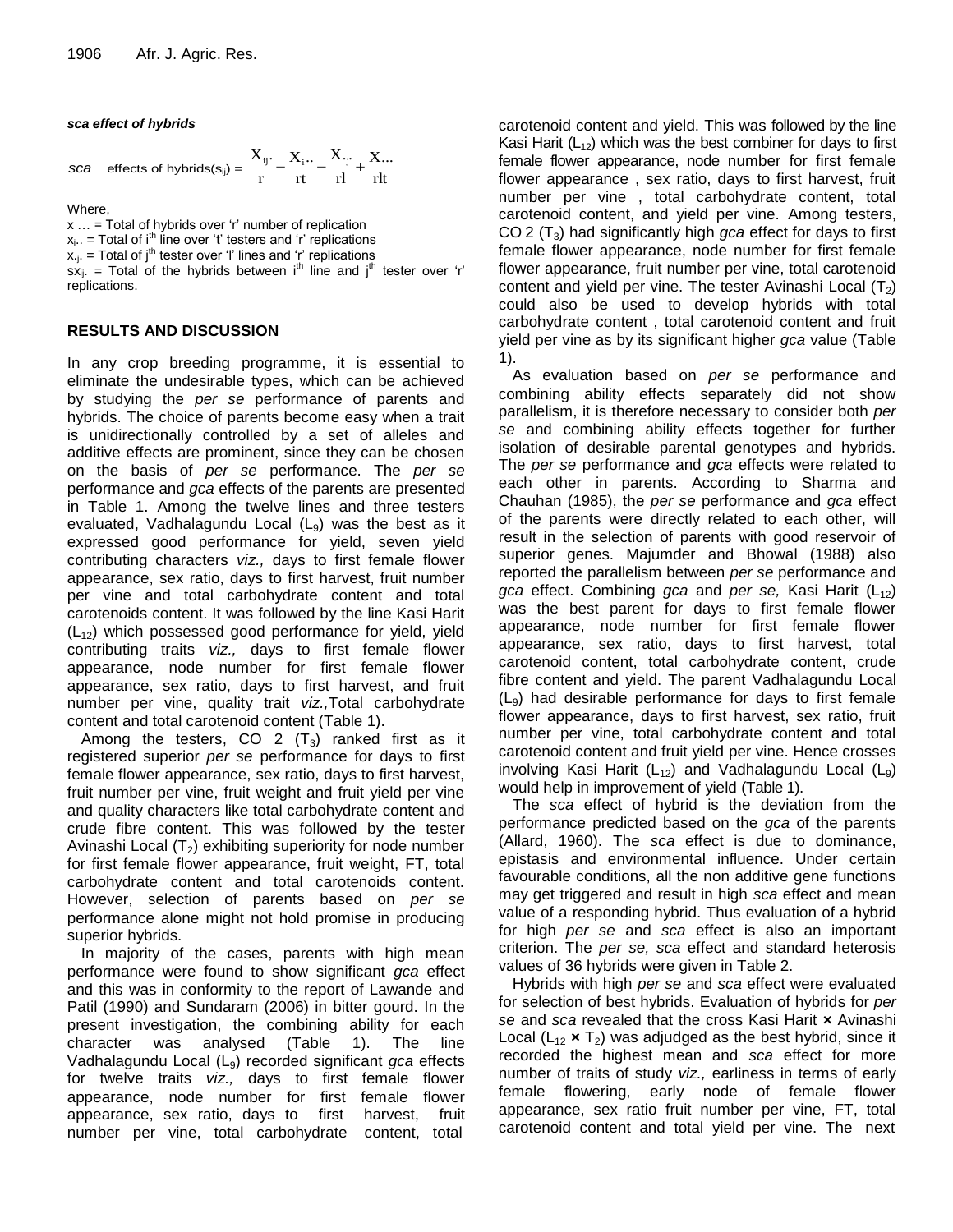| <b>Parents</b>                                                                                                                                     | Days to first<br>female<br>appearance | Node no. for<br>first female<br>flower<br>appearance | Sex ratio          | Days to first<br>harvest | Fruit number<br>per vine | Fruit weight | <b>FT</b>          | Total<br>carbohydrate<br>content | <b>Total carotenoid</b><br>content | Crude fibre<br>content | Fruit yield per<br>vine |
|----------------------------------------------------------------------------------------------------------------------------------------------------|---------------------------------------|------------------------------------------------------|--------------------|--------------------------|--------------------------|--------------|--------------------|----------------------------------|------------------------------------|------------------------|-------------------------|
| Lines                                                                                                                                              |                                       |                                                      |                    |                          |                          |              |                    |                                  |                                    |                        |                         |
|                                                                                                                                                    | 53.62                                 | 19.12                                                | 18.33              | 125.70                   | 1.62                     | 5.28         | 3.07               | 0.77                             | 0.56                               | 1.38                   | 5.82                    |
| $L_1$                                                                                                                                              | $3.35***$                             | $-3.60**$                                            | $-1.89**$          | $10.21**$                | $-1.38**$                | $0.61**$     | $-0.28**$          | $-0.88**$                        | $-0.59**$                          | $0.03$ ns              | $-2.20$ **              |
|                                                                                                                                                    | 51.00                                 | 23.62                                                | 18.65              | 126.50                   | 3.87                     | 3.89         | 2.77               | 1.70                             | 0.96                               | 0.51                   | 7.98                    |
| L <sub>2</sub>                                                                                                                                     | $-0.53^{ns}$                          | 0.02 <sup>ns</sup>                                   | $-2.07**$          | $16.63**$                | $0.62**$                 | 0.01         | $-0.12ns$          | $-0.38**$                        | $-0.49**$                          | $-0.11**$              | $0.97**$                |
|                                                                                                                                                    | 49.12                                 | 22.87                                                | 27.07              | 106.75                   | 2.37                     | 4.22         | 3.56               | 1.84                             | 0.75                               | 0.91                   | 9.47                    |
| $L_3$                                                                                                                                              | $-2.28**$                             | $-1.52**$                                            | $6.38**$           | $-8.54**$                | $-0.80**$                | $-0.30**$    | $-0.02$ ns         | $-0.45**$                        | $-0.50**$                          | $0.06**$               | $-1.70$ **              |
|                                                                                                                                                    | 50.37                                 | 24.62                                                | 19.68              | 101.50                   | 4.12                     | 3.35         | 2.32               | 1.78                             | 0.54                               | 0.79                   | 7.92                    |
|                                                                                                                                                    | $-0.40$ <sup>ns</sup>                 | 0.32 <sup>ns</sup>                                   | $-1.30**$          | $-6.88**$                | $-0.72**$                | $0.23**$     | $-0.35**$          | $-0.20**$                        | $-0.42**$                          | $0.00$ ns              | $0.22$ **               |
|                                                                                                                                                    | 50.87                                 | 25.62                                                | 24.37              | 128.50                   | 2.87                     | 5.08         | 2.80               | 0.73                             | 0.33                               | 1.04                   | 11.11                   |
|                                                                                                                                                    | 0.18 <sup>ns</sup>                    | $-0.43n s$                                           | $3.00**$           | $-1.33^{ns}$             | $-0.92**$                | $0.73**$     | 0.11 <sub>ns</sub> | $-0.60**$                        | $-0.65**$                          | $-0.01$ ns             | $0.37**$                |
|                                                                                                                                                    | 63.12                                 | 26.62                                                | 27.98              | 143.75                   | 1.12                     | 6.84         | 3.27               | 1.99                             | 1.015                              | 1.26                   | 7.54                    |
|                                                                                                                                                    | $4.22**$                              | $2.61**$                                             | $6.89**$           | 18.17**                  | $-1.76**$                | $0.94**$     | $0.37**$           | $-0.23**$                        | $-0.44**$                          | $0.00$ ns              | $-2.41**$               |
|                                                                                                                                                    | 52.87                                 | 24.87                                                | 19.33              | 146.75                   | 3.12                     | 2.83         | 3.28               | 1.14                             | 0.75                               | 0.86                   | 8.40                    |
|                                                                                                                                                    | $3.56***$                             | $1.40**$                                             | $-1.05**$          | $-1.63^{ns}$             | $0.49**$                 | $0.61**$     | $0.39**$           | $-0.09**$                        | $-0.33**$                          | $-0.00$ ns             | $3.13**$                |
|                                                                                                                                                    | 54.12                                 | 26.25                                                | 19.70              | 148.37                   | 4.25                     | 3.62         | 2.83               | 1.73                             | 0.67                               | 1.15                   | 9.50                    |
|                                                                                                                                                    | $0.43$ ns                             | $2.82**$                                             | $-1.17**$          | $-3.88**$                | $-0.05^{ns}$             | $0.35**$     | $0.50**$           | $-0.26**$                        | $-0.40**$                          | $0.04*$                | $-0.37**$               |
|                                                                                                                                                    | 48.12                                 | 25.87                                                | 17.36              | 108.75                   | 4.00                     | 1.95         | 3.07               | 2.77                             | 2.25                               | 0.92                   | 10.11                   |
|                                                                                                                                                    | $-3.44**$                             | $-2.43**$                                            | $-3.12**$          | $-11.04**$               | $2.03**$                 | $-1.12**$    | $-0.44**$          | $0.38**$                         | $1.23**$                           | $-0.17$ **             | $1.68**$                |
|                                                                                                                                                    | 49.50                                 | 17.62                                                | 18.21              | 128.50                   | 3.37                     | 2.39         | 2.36               | 1.93                             | 1.065                              | 1.11                   | 8.47                    |
|                                                                                                                                                    | $-2.61**$                             | $0.69*$                                              | $-1.51**$          | $-2.67*$                 | $1.41**$                 | $-0.55**$    | $0.10^{ns}$        | $0.52**$                         | $0.18**$                           | $0.04*$                | $0.55***$               |
|                                                                                                                                                    | 48.87                                 | 25.12                                                | 19.81              | 113.50                   | 1.75                     | 4.34         | 2.72               | 1.30                             | 0.96                               | 0.78                   | 6.70                    |
|                                                                                                                                                    | $2.14**$                              | $2.23**$                                             | $-0.12$ ns         | 0.08 <sup>ns</sup>       | $-0.34*$                 | $-0.28**$    | $-0.36**$          | $1.01**$                         | $1.08**$                           | $0.06$ **              | $-1.99**$               |
|                                                                                                                                                    | 44.75                                 | 16.50                                                | 14.88              | 107.37                   | 3.75                     | 2.35         | 3.48               | 2.34                             | 2.045                              | 1.33                   | 8.23                    |
|                                                                                                                                                    | $-4.61**$                             | $-2.10**$                                            | $-4.02**$          | $-9.13**$                | $1.41**$                 | $-1.22**$    | 0.10 <sup>ns</sup> | $1.17**$                         | $1.34**$                           | $0.05*$                | $1.74**$                |
|                                                                                                                                                    |                                       |                                                      |                    |                          |                          |              |                    |                                  |                                    |                        |                         |
| <b>Testers</b>                                                                                                                                     |                                       |                                                      |                    |                          |                          |              |                    |                                  |                                    |                        |                         |
|                                                                                                                                                    | 42.37                                 | 14.50                                                | 19.44              | 108.37                   | 1.62                     | 1.93         | 1.87               | 1.05                             | 0.99                               | 0.68                   | 3.61                    |
|                                                                                                                                                    | $0.06$ ns                             | 0.11 <sub>ns</sub>                                   | 0.09 <sub>ns</sub> | $-1.30*$                 | $-0.28**$                | 0.02         | $-0.04$ ns         | $-0.26**$                        | $-0.31**$                          | $0.04$ **              | $-0.89**$               |
|                                                                                                                                                    | 52.12                                 | 16.87                                                | 23.64              | 146.12                   | 3.25                     | 3.01         | 3.02               | 2.95                             | 3.00                               | 0.75                   | 7.80                    |
| L <sub>4</sub><br>$L_5$<br>$L_6$<br>L <sub>7</sub><br>$L_8$<br>L9<br>$L_{10}$<br>$L_{11}$<br>$L_{12}$<br>$T_1$<br>$\mathsf{T}_2$<br>T <sub>3</sub> | $0.72**$                              | $0.48**$                                             | 0.24 <sub>ns</sub> | $-0.22ns$                | 0.05ns                   | $-0.07*$     | 0.06 <sub>ns</sub> | $0.36**$                         | $0.23**$                           | $-0.06**$              | $0.34**$                |
|                                                                                                                                                    | 44.62                                 | 21.12                                                | 18.96              | 125.62                   | 4.75                     | 3.35         | 3.12               | 2.31                             | 1.97                               | 1.01                   | 8.56                    |
|                                                                                                                                                    | $-0.78**$                             | $-0.59**$                                            | $-0.33*$           | $-1.08^{ns}$             | $0.23**$                 | 0.05         | $-0.02^{ns}$       | $-0.10**$                        | $0.08**$                           | $0.02$ ns              | $0.55**$                |

**Table 1.** *Per se* performance and *gca* of parents for earliness, yield and quality traits in pumpkin.

*per se* values are in bold and *gca* values are in italics. \*, \*\* Significantly superior at 5 and 1% levels respectively.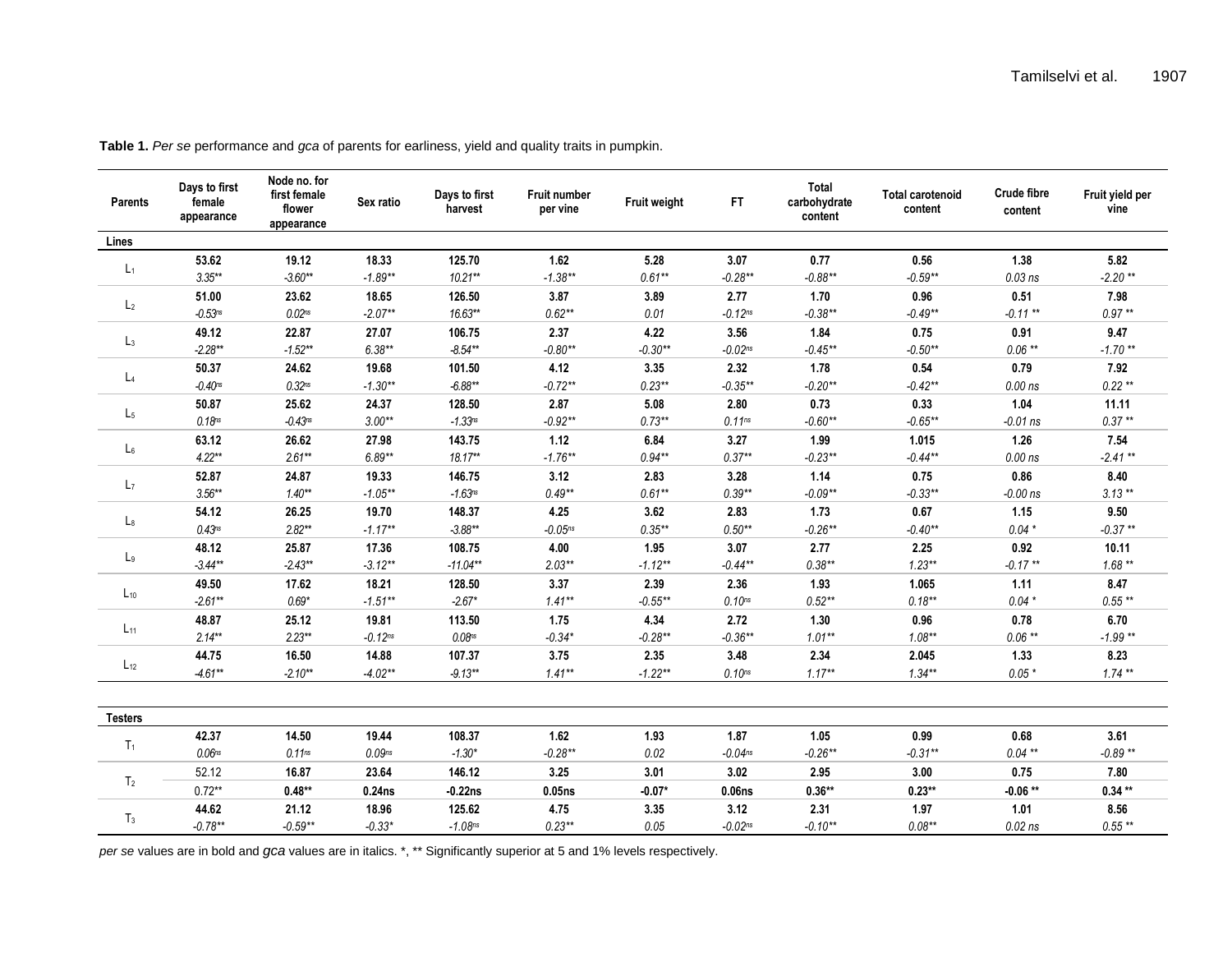**Table 2.** *Per se* performance, *sca* and standard heterosis of pumpkin hybrids for earliness, yield and quality traits.

| <b>Hybrids</b>                      | Days to first<br>female<br>appearance | Node no. for first<br>female flower<br>appearance | Sex<br>ratio | Days to first<br>harvest | Fruit<br>number<br>per vine | Fruit<br>weight | FT.       | Total<br>carbohydrate<br>content | Total<br>carotenoid<br>content | Crude<br>fibre<br>content | Fruit yield<br>per vine |
|-------------------------------------|---------------------------------------|---------------------------------------------------|--------------|--------------------------|-----------------------------|-----------------|-----------|----------------------------------|--------------------------------|---------------------------|-------------------------|
|                                     | 52.87                                 | 16.12                                             | 18.50        | 120.75                   | 2.62                        | 3.60            | 2.43      | 0.53                             | 0.98                           | 1.26                      | 9.33                    |
| Pusa Vishwas × Arka Suryamukhi      | 0.69                                  | $-1.82**$                                         | $-0.71$      | $-5.55*$                 | $1.15***$                   | $-0.49**$       | $1.00*$   | 0.02                             | $0.41**$                       | $0.24**$                  | $3.40**$                |
|                                     | 3.17                                  | $-28.73**$                                        | $-7.68*$     | $-11.81**$               | $-51.16**$                  | 19.76**         | 2.09      | $-70.56**$                       | $-69.89**$                     | $-4.55$                   | 1.81                    |
|                                     | 52.62                                 | 17.75                                             | 19.65        | 127.62                   | 1.37                        | 4.45            | 2.08      | 1.03                             | 0.88                           | 0.64                      | 5.83                    |
| Pusa Vishwas x Avinashi Local       | $-0.22$                               | $-0.57$                                           | 0.29         | 3.22                     | $-0.42$                     | $0.45**$        | $-0.33$   | $-0.10**$                        | $-0.23**$                      | $-0.28**$                 | $-1.33**$               |
|                                     | 2.68                                  | $-21.55***$                                       | $-1.95$      | $-6.50**$                | $-74.42**$                  | 47.86**         | $-12.57$  | $-42.50**$                       | $-72.96**$                     | $-51.52**$                | $-36.42**$              |
|                                     | 50.87                                 | 19.62                                             | 19.21        | 125.87                   | 1.25                        | 4.16            | 2.62      | 0.76                             | 0.77                           | 1.02                      | 5.29                    |
| Pusa Vishwas × CO 2                 | $-0.47$                               | $2.38**$                                          | 0.42         | 2.33                     | $-0.73*$                    | 0.05            | $-0.67$   | $0.08*$                          | $-0.18**$                      | 0.03                      | $-2.07**$               |
|                                     | $-0.73$                               | $-13.26**$                                        | $-4.14$      | $-7.78**$                | $-76.74**$                  | 38.44**         | 9.74      | $-57.78**$                       | $-76.34**$                     | $-22.35**$                | $-42.23**$              |
|                                     | 48.12                                 | 19.87                                             | 17.85        | 126.50                   | 3.62                        | 3.57            | 2.72      | 1.03                             | 0.92                           | 0.85                      | 10.10                   |
| Punjab Samrat × Arka Suryamukhi     | $-0.18$                               | $-1.69**$                                         | $-1.17*$     | $-5.84**$                | 0.15                        | 0.08            | $-1.83**$ | 0.01                             | $0.25**$                       | $-0.03$                   | $1.00**$                |
|                                     | $-6.10**$                             | $-12.15***$                                       | $-10.93**$   | $-7.33**$                | $-32.56**$                  | 18.60**         | 14.14     | $-42.78**$                       | $-71.74**$                     | $-35.61**$                | $10.14***$              |
|                                     | 49.50                                 | 22.75                                             | 19.35        | 132.37                   | 4.25                        | 3.76            | 2.98      | 1.73                             | 1.31                           | 0.89                      | 13.44                   |
| Punjab Samrat x Avinashi Local      | 0.53                                  | 0.81                                              | 0.18         | 1.55                     | 0.45                        | $0.37**$        | $0.96*$   | $0.09**$                         | 0.10                           | $0.11**$                  | $3.11***$               |
|                                     | $-3.41$                               | 0.55                                              | $-3.44$      | $-3.02$                  | $-20.93**$                  | 24.95**         | 25.13*    | $-3.89$                          | $-59.75**$                     | $-32.58**$                | 46.63**                 |
|                                     | 47.12                                 | 21.75                                             | 19.60        | 134.25                   | 3.37                        | 3.06            | 1.91      | 1.08                             | 0.71                           | 0.79                      | 6.43                    |
| Punjab Samrat × CO 2                | $-0.35$                               | $0.88\,$                                          | 1.00         | $4.29*$                  | $-0.61*$                    | $-0.45**$       | 0.87      | $-0.10**$                        | $-0.35**$                      | $-0.07*$                  | $-4.11**$               |
|                                     | $-8.05**$                             | $-3.87$                                           | $-2.20$      | $-1.65$                  | $-37.21**$                  | 1.91            | $-19.74*$ | $-40.00**$                       | $-78.19**$                     | $-40.15***$               | $-29.85**$              |
|                                     | 45.87                                 | 20.62                                             | 26.38        | 107.50                   | 2.50                        | 2.57            | 2.22      | 1.17                             | 0.98                           | 0.98                      | 6.42                    |
| Narendra Abhushan x Arka Suryamukhi | $-0.68$                               | $-0.15$                                           | $-1.09*$     | 0.32                     | 0.44                        | $-0.61**$       | $-2.83**$ | $0.23**$                         | $0.32**$                       | $-0.07*$                  | 0.00                    |
|                                     | $-10.49**$                            | $-12.15***$                                       | 31.64**      | $-21.25**$               | $-53.49**$                  | $-14.49*$       | $-6.81$   | $-34.72**$                       | $-69.89**$                     | $-25.76**$                | $-29.89**$              |
|                                     | 47.00                                 | 22.87                                             | 29.90        | 104.37                   | 1.62                        | 2.78            | 2.65      | 1.25                             | 1.02                           | 0.88                      | 4.49                    |
| Narendra Abhushan x Avinashi Local  | $-0.22$                               | $2.48**$                                          | $2.27**$     | $-1.28$                  | $-0.75*$                    | $-0.30*$        | $2.09**$  | $-0.32**$                        | $-0.18**$                      | $-0.07*$                  | $-3.16**$               |
|                                     | $-8.29**$                             | 1.10                                              | 49.20**      | $-23.53**$               | $-69.77**$                  | $-7.51$         | 10.99     | $-30.56**$                       | $-68.66**$                     | $-33.33**$                | $-50.98**$              |
|                                     | 46.62                                 | 17.00                                             | 25.88        | 105.75                   | 2.87                        | 4.11            | 3.05      | $1.20$                           | 0.90                           | 1.17                      | 11.02                   |
| Narendra Abhushan × CO 2            | $0.90\,$                              | $-2.33**$                                         | $-1.18*$     | 0.96                     | 0.31                        | $0.91**$        | 0.74      | $0.09**$                         | $-0.14**$                      | $0.14**$                  | $3.16**$                |
|                                     | $-9.02**$                             | $-24.86**$                                        | 29.14**      | $-22.53**$               | $-46.51***$                 | 36.57**         | 27.75**   | $-33.33**$                       | $-72.35**$                     | $-11.36**$                | 20.20**                 |
|                                     | 49.75                                 | 21.25                                             | 19.83        | 107.87                   | 1.37                        | 3.27            | 2.18      | 1.11                             | 0.82                           | 0.99                      | 4.70                    |
| Narendra Uphar x Arka Suryamukhi    | 1.32                                  | $-1.23*$                                          | 0.04         | $-0.97$                  | $-0.76*$                    | $-0.44**$       | $6.17**$  | $-0.08*$                         | 0.08                           | $-0.00$                   | $-3.64***$              |
|                                     | $-2.93$                               | $-8.84*$                                          | $-1.05$      | $-20.97**$               | $-74.42**$                  | 8.76            | $-8.38$   | $-38.06**$                       | $-74.81**$                     | $-25.00**$                | $-48.69**$              |
|                                     | 47.37                                 | 23.50                                             | 19.97        | 107.12                   | 2.50                        | 3.71            | 2.66      | 2.11                             | 1.37                           | 0.68                      | 9.26                    |
| Narendra Uphar x Avinashi Local     | $-1.72*$                              | $1.27*$                                           | 0.03         | 1.05                     | 0.04                        | 0.09            | $-2.91**$ | $0.30**$                         | 0.09                           | $-0.21**$                 | $-0.31**$               |
|                                     | $-7.56**$                             | 3.87                                              | $-0.35$      | $-20.60**$               | $-53.49**$                  | 23.29**         | 11.52     | 17.50**                          | $-57.91**$                     | $-48.48**$                | 1.04                    |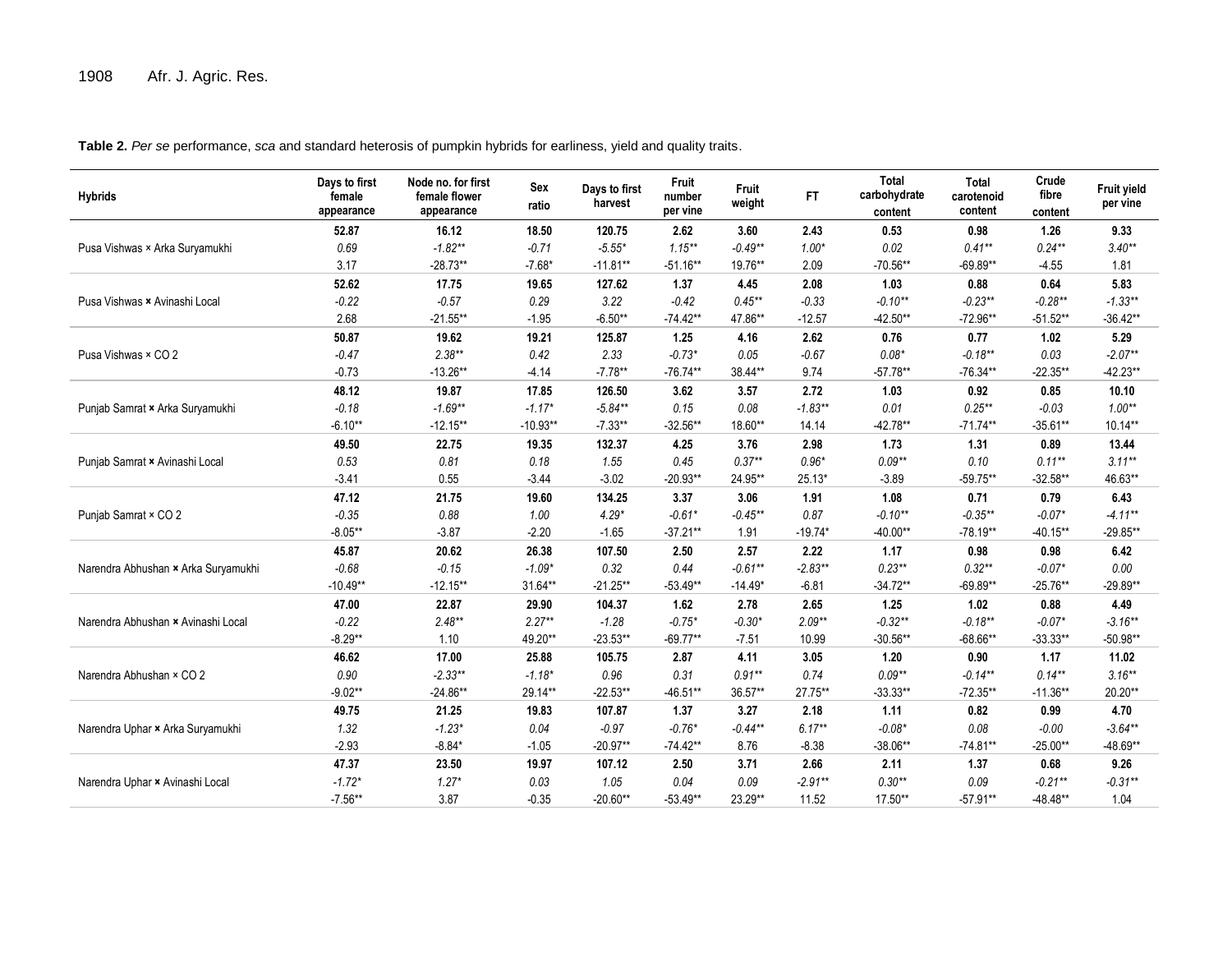### **Table 2.** Contd.

|                                       | 48.00      | 21.12      | 19.31    | 106.37     | 3.37       | 4.08      | 2.10      | 1.14       | 0.96       | 1.19       | 13.74      |
|---------------------------------------|------------|------------|----------|------------|------------|-----------|-----------|------------|------------|------------|------------|
| Narendra Uphar × CO 2                 | $0.40\,$   | $-0.03$    | $-0.06$  | $-0.08$    | $0.73*$    | $0.35**$  | $-3.26**$ | $-0.22**$  | $-0.17**$  | $0.22**$   | $3.96**$   |
|                                       | $-6.34**$  | $-6.63$    | $-3.64$  | $-22.07**$ | $-37.21**$ | 35.70**   | $-12.04$  | $-36.67**$ | $-70.51**$ | $-9.85***$ | 49.92**    |
|                                       | 49.87      | 20.00      | 24.97    | 110.62     | 2.25       | 4.74      | 3.07      | 1.13       | 0.84       | 1.00       | 10.61      |
| Ambili x Arka Suryamukhi              | 0.74       | $-1.11$    | 0.88     | $-2.89$    | 0.32       | $0.53**$  | $1.92**$  | $0.34**$   | $0.33**$   | 0.02       | $2.11***$  |
|                                       | $-2.93$    | $-11.60**$ | 24.60**  | $-18.32**$ | $-58.14**$ | 57.49**   | 28.80**   | $-36.94**$ | $-74.19**$ | $-24.24**$ | 15.77**    |
|                                       | 51.00      | 21.87      | 23.95    | 112.00     | 2.00       | 3.76      | 2.57      | 1.52       | 1.17       | 1.03       | 7.54       |
| Ambili × Avinashi Local               | 1.32       | 0.39       | $-0.30$  | $-0.86$    | $-0.25$    | $-0.36**$ | $-3.29**$ | $0.10**$   | $0.12*$    | $0.15**$   | $-2.19**$  |
|                                       | $-0.49$    | $-3.31$    | 19.51**  | $-17.95**$ | $-62.79**$ | 24.95**   | 7.75      | $-15.56**$ | $-64.06**$ | $-21.97**$ | $-17.71**$ |
|                                       | 46.12      | 21.37      | 23.10    | 115.75     | 2.37       | 4.07      | 2.67      | 0.51       | 0.44       | 0.79       | 10.01      |
| Ambili × CO 2                         | $-2.60**$  | 0.72       | $-0.58$  | 3.75       | $-0.07$    | $-0.17$   | $1.37**$  | $-0.45**$  | $-0.45**$  | $-0.17**$  | 0.07       |
|                                       | $-10.00**$ | $-6.63$    | 15.27**  | $-15.20**$ | $-55.81**$ | 35.33**   | 12.04     | $-71.67**$ | $-86.48**$ | $-40.15**$ | $9.23**$   |
|                                       | 50.00      | 24.62      | 28.45    | 128.75     | 1.37       | 4.51      | 3.08      | 1.44       | 0.95       | 1.01       | 6.92       |
| Virudhachalam Local × Arka Suryamukhi | $-3.06**$  | 0.48       | 0.47     | $-2.64$    | 0.28       | 0.09      | 0.42      | $0.27**$   | $0.23**$   | 0.02       | $1.21**$   |
|                                       | $-2.44$    | $8.84*$    | 41.97**  | $-3.85$    | $-74.42**$ | 50.06**   | 29.32**   | $-20.00**$ | $-70.81**$ | $-23.48**$ | $-24.47**$ |
|                                       | 56.37      | 23.87      | 28.85    | 134.25     | 1.12       | 4.59      | 3.01      | 1.66       | 1.30       | 0.95       | 6.16       |
| Virudhachalam Local × Avinashi Local  | $2.65**$   | 0.65       | 0.72     | 3.39       | $-0.30$    | $0.26*$   | $3.21**$  | $-0.13**$  | 0.03       | 0.06       | $-0.79**$  |
|                                       | 10.00**    | 5.52       | 43.96**  | $-0.55$    | $-79.07**$ | 52.55**   | 26.18**   | $-7.78**$  | $-60.06**$ | $-27.65**$ | $-32.82**$ |
|                                       | 52.62      | 23.62      | 26.38    | 130.87     | 1.62       | 4.09      | 2.98      | 1.19       | 0.85       | 0.89       | 6.74       |
| Virudhachalam Local × CO 2            | 0.40       | 0.17       | $-1.18*$ | $-0.75$    | 0.02       | $-0.36**$ | $-3.63**$ | $-0.14**$  | $-0.26**$  | $-0.08*$   | $-0.42**$  |
|                                       | 2.68       | 4.42       | 31.64**  | $-4.21*$   | $-69.77**$ | 35.95**   | 25.13*    | $-33.89**$ | $-73.89**$ | $-32.58**$ | $-26.49**$ |
|                                       | 5.51       | 55.75      | 22.75    | 19.80      | 119.87     | 3.37      | 3.60      | 3.40       | 1.15       | 1.01       | 10.24      |
| Chakor × Arka Suryamukhi              | 3.36       | $-0.19$    | $-0.24$  | $5.78**$   | 0.03       | $-0.49**$ | $-0.67$   | $-0.15**$  | $0.18**$   | 0.05       | $-1.01**$  |
|                                       | 8.78**     | 0.55       | $-1.20$  | $-12.18**$ | $-37.21**$ | 19.55**   | 42.41**   | $-36.11**$ | $-68.97**$ | $-21.21**$ | 11.67**    |
|                                       | 4.24       | 52.75      | 24.87    | 20.21      | 105.87     | 3.12      | 4.41      | 2.92       | 1.98       | 1.27       | 0.87       |
| Chakor * Avinashi Local               | $-0.31$    | $1.56***$  | 0.02     | $-6.70**$  | $-0.55$    | $0.42**$  | $-1.68**$ | 0.06       | $-0.11*$   | $-0.02$    | $-0.30**$  |
|                                       | 2.93       | $9.94**$   | 0.85     | $-22.44**$ | $-41.86**$ | 46.74**   | $22.51*$  | 10.28**    | $-60.98**$ | $-34.09**$ | 32.88**    |
|                                       | 4.25       | 48.50      | 20.87    | 19.85      | 112.62     | 4.37      | 4.18      | 2.83       | 1.55       | 1.15       | 0.93       |
| Chakor × CO 2                         | $-0.36**$  | $-1.37*$   | 0.23     | 0.92       | 0.52       | 0.07      | $2.35**$  | $0.09*$    | $-0.07$    | $-0.03$    | $1.31**$   |
|                                       | $-5.37**$  | $-7.73*$   | $-0.95$  | $-17.49**$ | $-18.60*$  | 39.06**   | 18.85     | $-13.89**$ | $-64.67**$ | $-29.17**$ | 52.75**    |
|                                       | 3.71       | 46.75      | 25.62    | 20.15      | 122.75     | 2.87      | 4.35      | 3.42       | 1.36       | 0.91       | 0.72       |
| Ashoka Farm Aids × Arka Suryamukhi    | $-2.51**$  | $1.27*$    | 0.23     | $10.91**$  | 0.07       | $0.52**$  | 0.04      | $0.23**$   | $0.15**$   | $-0.31**$  | $0.95**$   |
|                                       | $-8.78**$  | 13.26**    | 0.55     | $-10.07**$ | $-46.51**$ | 44.67**   | 43.46**   | $-24.44**$ | $-72.04**$ | $-45.45**$ | $-5.07**$  |
|                                       | 7.25       | 48.87      | 23.62    | 19.35      | 104.75     | 3.50      | 3.35      | 3.52       | 1.79       | 1.40       | 1.30       |
| Ashoka Farm Aids x Avinashi Local     | $-1.06$    | $-1.11$    | $-0.73$  | $-5.57**$  | 0.37       | $-0.39**$ | $1.21*$   | 0.03       | $0.10*$    | $0.37**$   | $1.32**$   |
|                                       | $-8.00**$  | 4.42       | $-3.44$  | $-23.26**$ | $-34.88**$ | $11.25*$  | 47.64**   | $-0.56$    | -56.99**   | $-1.52$    | 12.38**    |
|                                       | 8.55       | 52.00      | 23.50    | 20.01      | 104.12     | 2.87      | 3.73      | 2.53       | 1.03       | 0.89       | 0.96       |
| Ashoka Farm Aids × CO 2               | $3.57**$   | $-0.16$    | 0.50     | $-5.33**$  | $-0.44$    | $-0.13$   | $-1.26*$  | $-0.26**$  | $-0.25**$  | $-0.05$    | $-2.27**$  |
|                                       | 1.46       | 3.87       | $-0.15$  | $-23.72**$ | $-46.51**$ | 23.95**   | 6.28      | $-42.50**$ | $-72.66**$ | $-27.27**$ | $-24.47**$ |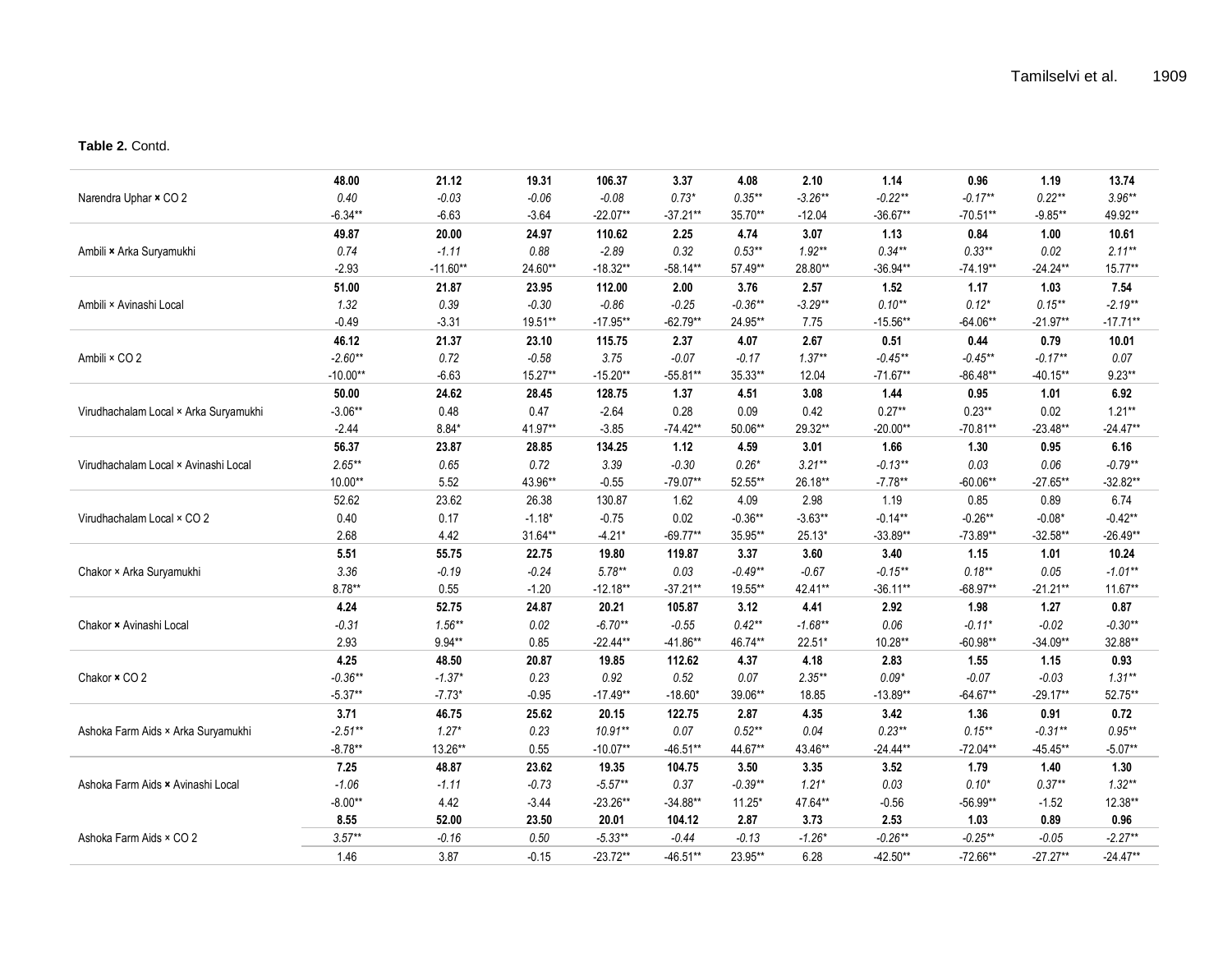## **Table 2.** Contd.

|                                      | 3.31       | 45.50      | 20.75      | 18.12      | 103.87     | 4.25       | 2.50       | 1.71       | 1.47       | 1.22        | 0.87       |
|--------------------------------------|------------|------------|------------|------------|------------|------------|------------|------------|------------|-------------|------------|
| Vadhalagundu Local × Arka Suryamukhi | 0.11       | $1.64**$   | 0.15       | $-0.80$    | $-0.64*$   | 0.14       | $1.25*$    | $-0.30**$  | $-1.17**$  | 0.05        | $-1.46**$  |
|                                      | $-11.22**$ | $-8.29*$   | $-9.58**$  | $-23.90**$ | $-20.93**$ | $-16.69**$ | $-28.27**$ | $-18.33**$ | $-62.52**$ | $-34.09**$  | $-8.87**$  |
|                                      | 2.89       | 46.75      | 20.87      | 19.23      | 105.62     | 3.87       | 2.58       | 1.73       | 2.08       | 1.78        | 0.82       |
| Vadhalagundu Local × Avinashi Local  | 0.69       | $1.39*$    | $1.11*$    | 2.47       | $-1.34**$  | $0.31*$    | $-2.33**$  | $-0.32**$  | $-1.15***$ | $0.11***$   | $-4.81**$  |
|                                      | $-8.78**$  | $-7.73*$   | $-4.04$    | $-22.62**$ | $-27.91**$ | $-14.28*$  | $-27.23**$ | 15.56**    | $-45.31**$ | $-37.50**$  | $-32.03**$ |
|                                      | 4.36       | 43.75      | 15.37      | 16.30      | 100.62     | 8.50       | 1.94       | 3.22       | 2.56       | 5.10        | 0.64       |
| Vadhalagundu Local × CO 2            | $-0.81$    | $-3.03**$  | $-1.25*$   | $-1.67$    | $1.98**$   | $-0.44**$  | $1.08*$    | $0.62**$   | $2.32**$   | $-0.16**$   | $6.26**$   |
|                                      | $-14.63**$ | $-32.04**$ | $-18.66**$ | $-26.28**$ | 37.21**    | $-35.28**$ | 35.08**    | 42.22**    | 56.68**    | $-51.52**$  | 90.99**    |
|                                      | 4.17       | 46.62      | 22.87      | 19.23      | 107.12     | 4.25       | 3.32       | 2.80       | 1.95       | 1.53        | 0.75       |
| Karamadai Local × Arka Suryamukhi    | 0.40       | 0.64       | $-0.35$    | $-5.93**$  | $-0.01$    | $0.39**$   | $-0.79$    | 0.04       | $0.19**$   | $-0.28**$   | $0.78**$   |
|                                      | $-9.02**$  | 1.10       | $-4.04$    | $-21.52**$ | $-20.93**$ | 10.42      | 17.28      | $8.61**$   | $-53.00**$ | $-43.18**$  | $3.16**$   |
|                                      | 6.27       | 45.25      | 22.37      | 19.45      | 117.12     | 5.50       | 2.39       | 2.48       | 2.93       | 2.11        | 0.92       |
| Karamadai Local × Avinashi Local     | $-1.64*$   | $-0.23$    | $-0.28$    | $5.59**$   | $0.91**$   | $-0.45**$  | $-0.99*$   | $0.39**$   | $0.23**$   | $-0.01$     | 0.13       |
|                                      | $-11.71**$ | $-1.10$    | $-2.94$    | $-14.19**$ | 2.33       | $-20.51**$ | 4.19       | 62.78**    | $-35.18**$ | $-30.30**$  | $9.47**$   |
|                                      | 3.77       | 46.75      | 21.12      | 19.80      | 111.00     | 3.87       | 3.02       | 3.00       | 1.65       | 1.30        | 1.31       |
| Karamadai Local × CO2                | 1.24       | $-0.41$    | 0.64       | 0.33       | $-0.90**$  | 0.06       | $1.79**$   | $-0.43**$  | $-0.42**$  | $0.30**$    | $-0.90**$  |
|                                      | $-9.02**$  | $-6.63$    | $-1.20$    | $-18.68**$ | $-27.91**$ | 0.46       | 25.65*     | $-8.33**$  | $-59.91**$ | $-0.76$     | 0.53       |
|                                      | 3.50       | 50.37      | 23.25      | 20.95      | 120.87     | 2.62       | 3.66       | 1.93       | 1.83       | 1.60        | 1.25       |
| Karwar Local × Arka Suryamukhi       | $-0.60$    | $-0.52$    | $-0.02$    | $5.07*$    | 0.11       | $0.46**$   | 0.29       | $-0.58**$  | $-0.64**$  | $0.20**$    | $0.53**$   |
|                                      | $-1.71$    | 2.76       | 4.54       | $-11.45**$ | $-51.16**$ | 21.63**    | $-18.85$   | 1.67       | $-50.84**$ | $-5.30$     | $-27.21**$ |
|                                      | 5.31       | 54.50      | 24.75      | 21.75      | 114.75     | 2.87       | 2.66       | 2.50       | 3.05       | 3.24        | 0.93       |
| Karwar Local × Avinashi Local        | $2.86**$   | 0.60       | 0.63       | 0.47       | 0.04       | $-0.45**$  | $-2.04**$  | 0.02       | $0.46**$   | $-0.02$     | $1.40**$   |
|                                      | $6.34**$   | $9.39*$    | $8.53*$    | $-15.93**$ | $-46.51**$ | $-11.58*$  | 4.71       | 69.44**    | $-0.46$    | $-29.55***$ | $-4.33**$  |
|                                      | 5.53       | 47.87      | 23.00      | 19.95      | 107.87     | 2.87       | 3.21       | 2.47       | 3.13       | 2.80        | 0.86       |
| Karwar Local × CO 2                  | $-2.26**$  | $-0.08$    | $-0.60$    | $-5.54**$  | $-0.15$    | $-0.01$    | $1.74***$  | $0.56**$   | $0.18**$   | $-0.17**$   | $-1.93**$  |
|                                      | $-6.59**$  | 1.66       | $-0.45$    | $-20.97**$ | $-46.51**$ | 6.68       | 3.66       | 74.17**    | $-13.98**$ | $-34.85**$  | $-38.36**$ |
|                                      | 3.79       | 44.62      | 22.12      | 18.91      | 109.12     | 3.12       | 2.09       | 2.46       | 2.54       | 2.16        | 1.17       |
| Kasi Harit × Arka Suryamukhi         | 0.40       | $2.68**$   | $1.83***$  | 2.53       | $-1.14**$  | $-0.17$    | $-4.96**$  | $-0.02$    | $-0.34**$  | $0.13**$    | $-3.86**$  |
|                                      | $-12.93**$ | $-2.21$    | $-5.64$    | $-20.05**$ | $-41.86**$ | $-30.47**$ | 3.14       | 41.39**    | $-33.64**$ | $-11.36**$  | $-34.54**$ |
|                                      | 5.81       | 42.00      | 13.87      | 13.31      | 101.75     | 7.37       | 2.22       | 3.55       | 3.07       | 3.57        | 0.77       |
| Kasi Harit × Avinashi Local          | $-2.89**$  | $-5.94**$  | $-3.92**$  | $-3.32$    | $1.79**$   | 0.05       | $6.09**$   | $-0.12**$  | $0.54**$   | $-0.17**$   | $6.92**$   |
|                                      | $-18.05**$ | $-38.67**$ | $-33.58**$ | $-25.46**$ | 18.60*     | $-26.28**$ | 48.69**    | 70.56**    | $9.83**$   | $-41.67**$  | 96.44**    |
|                                      | 4.97       | 45.87      | 22.00      | 18.75      | 105.00     | 4.12       | 2.40       | 2.28       | 2.88       | 2.68        | 1.05       |
| Kasi Harit × CO 2                    | $2.49**$   | $3.26**$   | $2.09**$   | 0.79       | $-0.65*$   | 0.12       | $-1.13*$   | $0.15**$   | $-0.20**$  | 0.04        | $-3.05**$  |
|                                      | $-10.49**$ | $-2.76$    | $-6.44$    | $-23.08**$ | $-23.26**$ | $-20.22**$ | $-4.19$    | 60.00**    | $-17.67**$ | $-20.45**$  | $-10.01**$ |

*Per se* values are in bold, *sca* values are in italics and standard heterosis values are in normal font.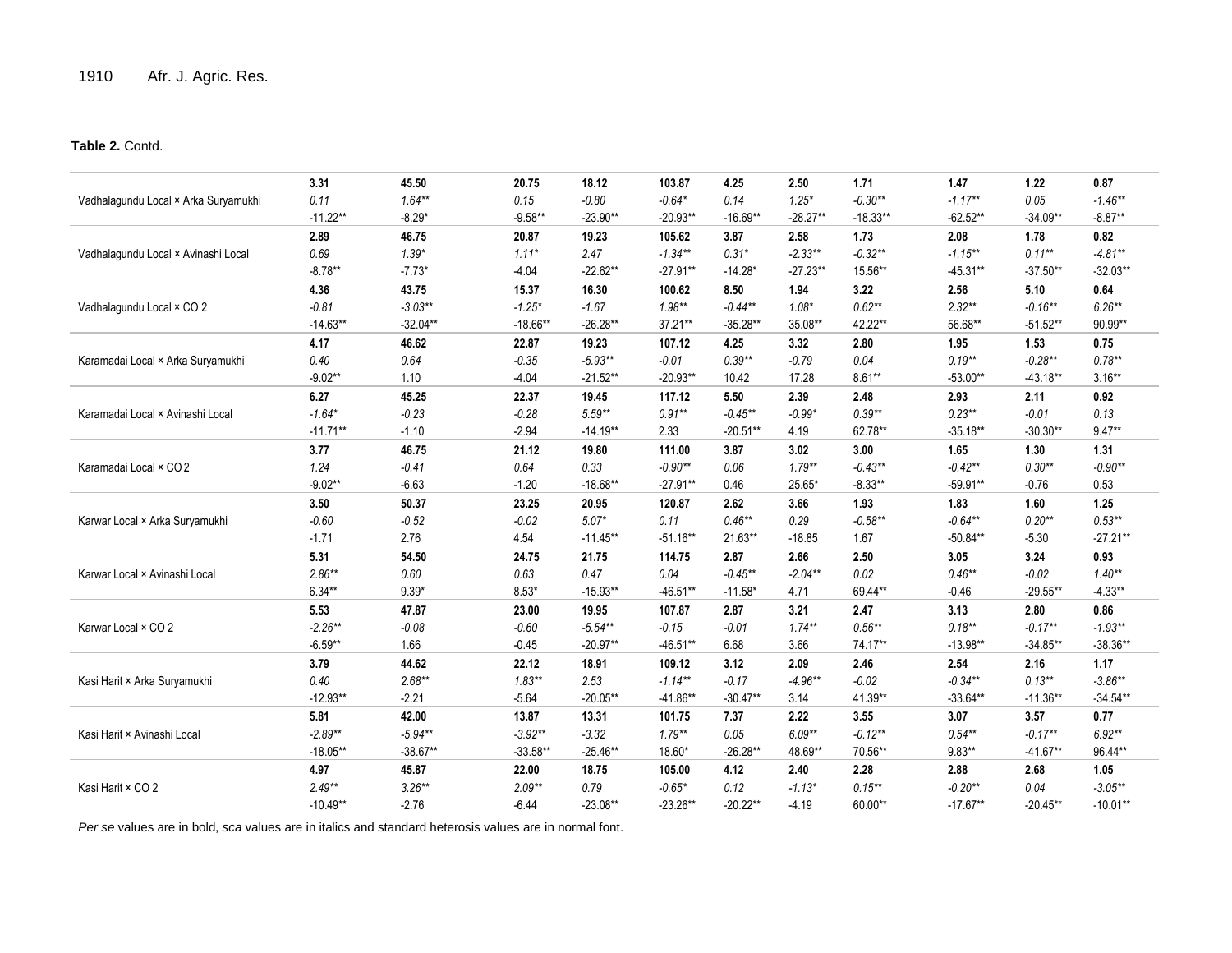|                |    | Mean sum of squares                          |                                                   |           |                          |                             |                 |           |                                  |                                |                           |                                |  |
|----------------|----|----------------------------------------------|---------------------------------------------------|-----------|--------------------------|-----------------------------|-----------------|-----------|----------------------------------|--------------------------------|---------------------------|--------------------------------|--|
| <b>Source</b>  | df | Days to first<br>female flower<br>appearance | Node no. for first<br>female flower<br>appearance | Sex ratio | Days to first<br>harvest | Fruit<br>number<br>per vine | Fruit<br>weight | <b>FT</b> | Total<br>carbohydrate<br>content | Total<br>carotenoid<br>content | Crude<br>fiber<br>content | <b>Fruit vield</b><br>per vine |  |
| <b>Hybrids</b> | 35 | 22.56                                        | 14.71                                             | 26.09     | 215.97                   | 3.86                        | 1.24            | 0.47      | 1.05                             | 1.81                           | 0.06                      | 21.65                          |  |
| Lines          |    | 50.20                                        | 26.20                                             | 74.92     | 579.59                   | 8.64                        | 3.02            | 0.60      | 2.44                             | 3.48                           | 0.03                      | 18.91                          |  |
| Testers        |    | 13.55                                        | 7.11                                              | 2.08      | 35.00                    | 1.59                        | 0.09            | 0.07      | 2.50                             | 1.86                           | 0.06                      | 14.50                          |  |
| Line x Testers | 22 | 9.56                                         | 9.66                                              | 3.85      | 50.61                    | 1.68                        | 0.45            | 0.44      | 0.23                             | 0.97                           | 0.08                      | 23.66                          |  |
| Error          | 35 | 0.93                                         | 0.66                                              | 0.50      | 8.41                     | 0.16                        | 0.02            | 0.05      | 0.002                            | 0.004                          | 0.002                     | 0.009                          |  |

**Table 3.** Analysis of variance for combining ability of different traits of pumpkin genotypes.

best hybrid, Vadhalagundu Local **×** CO 2 (L<sub>9</sub> **×** T<sub>3</sub>) could also be justified as the better combination through less node number for first female flower appearance, fruit number per vine, sex ratio, FT, total carotenoid content and fruit yield per vine (Table 2). Jha et al. (2009) endorsed the same results in pumpkin.

Evaluation of hybrids based on the three criteria *viz.,* mean, *sca* and standard heterosis would lead to the identification of different sets of cross combinations for each of these criteria. However, the scope for exploitation of hybrid vigour in a heterosis breeding programme depends not only on the extent of heterosis for individual traits but also on the mean performance and *sca* effects of hybrids. Hence, it would be more appropriate to evaluate the hybrids based on all these criteria.

Such an evaluation had revealed that none of the hybrid was found to exhibit superiority for all the three criterions for all the characters under study. Evaluation based on *per se* performance, *sca* effects and standard heterosis had revealed that the hybrid Kasi Harit **×** Avinashi Local was adjudged as the best hybrid as it excelled in exhibiting its superiority on more number of traits *viz.,* earliness in terms of days for first female appearance, sex ratio, days to first harvest, fruit numbers per vine, FT, quality trait like total carotenoid content besides yield per vine. Next to this hybrid, Vadhalagundu Local **×** CO 2 was adjudged as the next best one as the hybrid surpassed in *per se*, *sca* effect and heterosis for traits *viz.*, earliness in terms of node number for first female flower appearance, sex ratio, fruit number per vine, FT, Total carotenoid content and fruit yield per vine (Table 2). Concomitant reports were also given by Vidya et al. (2002) in pumpkin.

Highly significant variances were observed for both general and specific combining ability for all the characters under study (Table 3). Findings indicated that parents and crosses differed significantly with regard to their general and specific combining ability, respectively. The ratio of *gca / sca* variance exhibited additive and nonadditive gene action, for all traits (Table 4). The ratio of *gca*: sca variance indicated higher magnitude for sca variance than *gca* variance for the following characters viz., days to first female flower appearance, node number for first female flower appearance, sex ratio, days for first harvest, number of fruits per vine, fruit weight, total carotenoid content, total carbohydrate content, crude fibre content of the fruit and fruit yield per vine implying the preponderance of non-

additive gene action (Table 5). This indicated the limited scope of population improvement for these characters and heterosis breeding could be adopted for exploiting the genetic variations. Similar results in respect of these characters were obtained by Srinivasan (2003) and Jha et al. (2009) in pumpkin.

The hybrids Kasi Harit **×** Avinashi Local and Vadhalagundu Local **×** CO 2 can be well exploited through heterosis breeding to obtain higher yield with quality fruits. Moreover, these hybrids could be better utilized for the improvement of the characters concerned and intermating among superior segregants resulting from these heterotic hybrids, is likely to throw desirable progenies in the subsequent later generations. On the basis of the above findings, it can be concluded that improvement in pumpkin for earliness and yield related characters would be brought out through hybridization (heterosis breeding).

#### **Conflict of Interest**

The authors have not declared any conflict of interest.